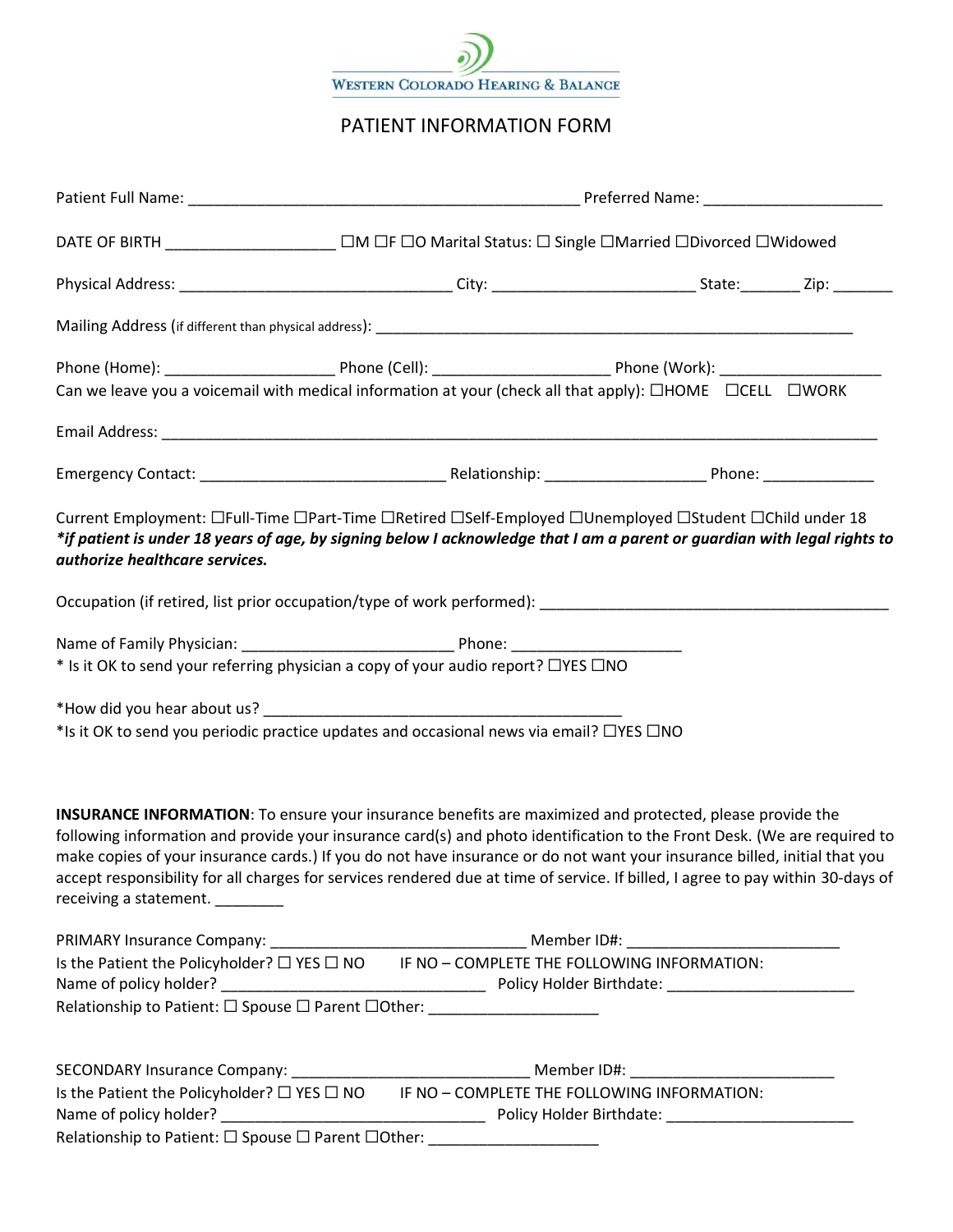AUTHORIZATIONS & POLICY ACKNOWLEDGEMENTS: My signature below indicates the following:

## ❑ **Insurance Authorization:**

I authorize Western Colorado Hearing Clinic, PLLC to bill my health insurance company for services rendered at their facility and authorize the use of my signature on all insurance submissions. I agree to promptly pay (within 30-days) any amounts my insurance indicates are my responsibility.

### ❑ **Medical Records Release:**

I authorize release of all information necessary to secure payment of benefits. I authorize any holder of medical information about me to release my records to Western Colorado Hearing Clinic any information needed to determine benefits payable and/or to coordinate my care for related services.

#### ❑ **Financial Policy:**

I understand that WCHC will bill my insurance for services rendered. I acknowledge the practice's Patient Payment Policy is on the following page (or reverse side).

### ❑ **Appointment No Show Policy**: I understand that there is a \$50 no-show fee for 2 missed appointments.

## ❑ **HIPAA Privacy Practices Acknowledgement of Receipt**:

I acknowledge that I have been given the opportunity to read the NOTICE OF PRIVACY PRACTICES, a copy of which is available in the waiting area. I understand a copy of this notice will be made available to me at my request.

# PATIENT PAYMENT POLICY

I acknowledge it is my responsibility to know and be informed prior to my appointment if my provider is in/out of network with my insurance company. It is not the provider's responsibility to inform me if their office is out of network, unless I specifically ask for this information prior to the appointment. Western Colorado Hearing & Balance will not bring this up during my appointment, rather, it will be assumed that I have completed my own research in this regard.

### **IF MY APPOINMENT IS AT COMMUNITY HOSPITAL – GRAND VALLEY EAR, NOSE, & THROAT:**

I acknowledge that Western Colorado Hearing & Balance is a *completely separate entity* than Grand Valley Ear, Nose, and Throat, & Facial Plastic Surgery. Additionally, I understand that I will receive an invoice from Western Colorado Hearing & Balance for my appointment with their providers. This invoice will be separate than the invoice I receive from the Community Hospital ENT office. I understand that, while the ENT office may be In-Network with my insurance company, Western Colorado Hearing & Balance providers may **NOT** be in network and that it is my responsibility to determine if WCHB is in- or out- of network with my insurance company prior to my appointment. \*Ask the front staff at Grand Valley Ear, Nose, & Throat for an insurance In-Network/Out-of-Network breakdown to determine if Western Colorado Hearing & Balance is contracted with your insurance company.

I acknowledge that payment for services rendered are due and payable at the time of service. Western Colorado Hearing & Balance will collect a co-pay/co-insurance in the amount of \$45.00 at the time of service for all non-Medicare and non-Medicaid patients with an unmet deductible. This co-pay will apply towards the cost of services rendered.

By my signature below, I agree to pay this amount at the time of service or will be billed for this amount following the appointment.

For all patients: once insurance processes the claim submitted, I acknowledge that I will receive a statement of account via mail and agree to pay any amounts owed within 30- days. I acknowledge that I have read a copy of the Financial Policy below and a copy will be provided to me upon my request.